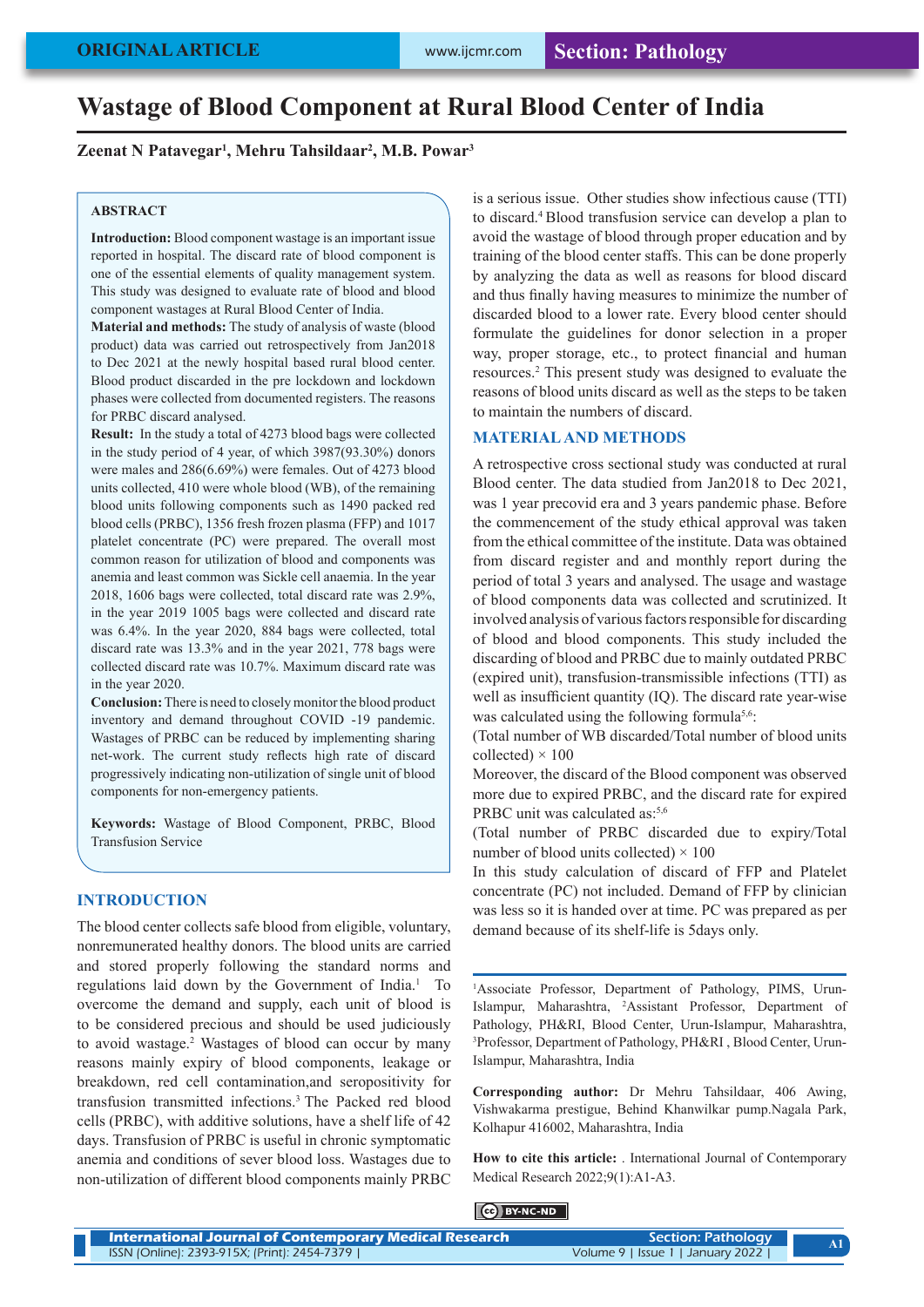The data was gathered and the collected data were then analyzed using descriptive statistical methods and SPSS 11.5.

# **RESULTS**

In the study a total of 4273 blood bags were collected in the study period of 4 year, of which 3987(93.30%) donors were males and 286(6.69%) were females.

Out of 4273 blood units collected, 410 were whole blood (WB), of the remaining blood units following components such as 1490 packed red blood cells (PRBC), 1356 fresh frozen plasma (FFP) and 1017 platelet concentrate (PC) were prepared.

The overall most common reason for utilization of blood and components was anemia and least common was Sickle cell



**Pie chart-1:** Gender wise distribution blood collection

| <b>Reasons of usage</b>                               | <b>Total</b> |  |  |  |  |
|-------------------------------------------------------|--------------|--|--|--|--|
| Anaemia                                               | 1380         |  |  |  |  |
| Accident                                              | 120          |  |  |  |  |
| Thalasemia                                            | 80           |  |  |  |  |
| Thrombocytopenia                                      | 349          |  |  |  |  |
| Dialysis                                              | 340          |  |  |  |  |
| Surgery                                               | 334          |  |  |  |  |
| Cancer                                                | 480          |  |  |  |  |
| Bleeding                                              | 85           |  |  |  |  |
| Sickle cell anaemia                                   | 15           |  |  |  |  |
| Hepatitis                                             | 85           |  |  |  |  |
| Rta                                                   | 450          |  |  |  |  |
| Not recorded                                          | 45           |  |  |  |  |
| Others                                                | 510          |  |  |  |  |
| Total                                                 | 4273         |  |  |  |  |
| Table-1: Reasons for utilization of blood components. |              |  |  |  |  |





#### anaemia.

In the year 2018, 1606 bags were collected, total discard rate was 2.9%, in the year 2019 1005 bags were collected and discard rate was 6.4%. In the year 2020, 884 bags were collected, total discard rate was 13.3% and in the year 2021, 778 bags were collected discard rate was 10.7%. Maximum discard rate was in the year 2020.

# **DISCUSSION**

Blood transfusion is an essential element of modern-day health-care system. Blood collection is most important and essential function of BTS. Blood component therapy has facilitated optimum role in BTSs. By this means, optimal use of every blood donation can be managed. At the same time, need for blood and its component is presently increasing due to improved and accurate diagnosis of complex diseases and various transplantation procedures requiring transfusion. Proper blood inventory management in blood bank can be managed by reduction in unnecessary wastage of blood and its components.7

In the study a total of 4273 blood bags were collected in the study period of 4 year, of which 3987(93.30%) donors were males and 286(6.69%) were females. Out of 4273 blood units collected, 410 were whole blood (WB), of the remaining blood units following components such as 1490 packed red blood cells (PRBC), 1356 fresh frozen plasma (FFP) and 1017 platelet concentrate (PC) were prepared. In the year 2018, 1606 bags were collected, total discard rate was 2.9%, in the year 2019 1005 bags were collected and discard rate was 6.4%. In the year 2020, 884 bags were collected, total discard rate was 13.3% and in the year 2021,

| Year                                                                                                                                         | <b>Total collection</b> | <b>Discard of Blood and PRBC</b> |            |    |                | <b>Total Discard</b> | % Discard Rate |  |
|----------------------------------------------------------------------------------------------------------------------------------------------|-------------------------|----------------------------------|------------|----|----------------|----------------------|----------------|--|
|                                                                                                                                              |                         | <b>Expired</b>                   | <b>TTI</b> | 10 | Other          |                      |                |  |
|                                                                                                                                              |                         | reason                           |            |    |                |                      |                |  |
| 2018                                                                                                                                         | 1606                    | 26                               | 13         | 03 | 04             | 46                   | $2.9\%$        |  |
| 2019                                                                                                                                         | 1005                    | 49                               | 07         | 07 | $\Omega$       | 64                   | $6.4\%$        |  |
| 2020                                                                                                                                         | 884                     | 85                               | 05         | 12 | 16             | 118                  | 13.3%          |  |
| 2021                                                                                                                                         | 778                     | 66                               | 08         | 08 | 0 <sub>1</sub> | 83                   | $10.7\%$       |  |
| Total                                                                                                                                        | 4273                    | 226                              | 33         | 30 | 22             | 311                  | $7.27\%$       |  |
| <b>Table-2:</b> The year-wise discard of total PRBC due to Expiry, Transfusion Transmissible Infection (TTI) and Insufficient quantity (IQ). |                         |                                  |            |    |                |                      |                |  |